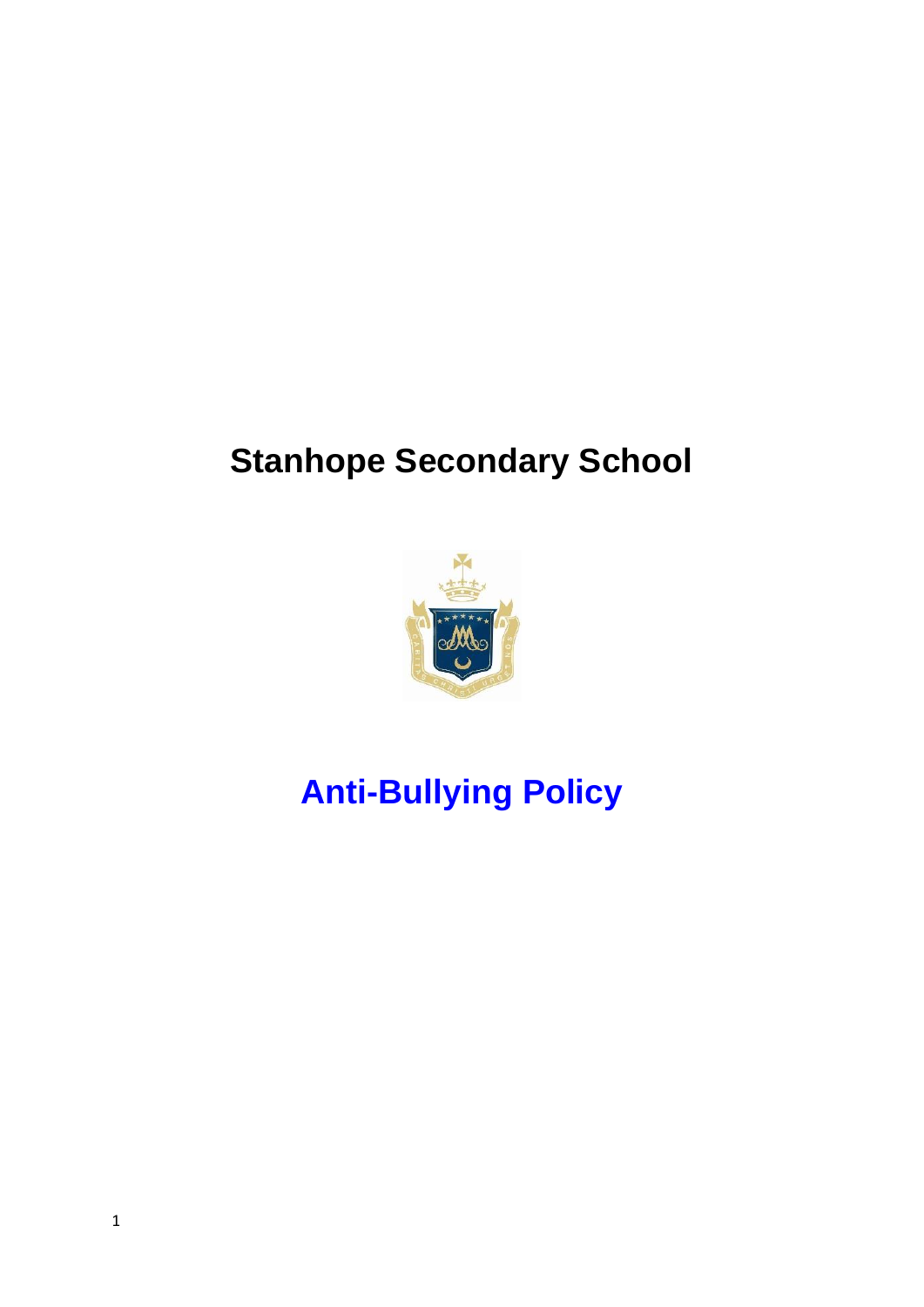### **Anti-Bullying Policy Stanhope Secondary School**

- 1. In accordance with the requirements of the Education (Welfare) Act 2000 and the code of behaviour guidelines issued by the NEWB, the Board of Management of Stanhope Secondary School a.k.a. St. Joseph's has adopted the following anti-bullying policy within the framework of the school's overall code of behaviour. This policy fully complies with the requirements of the Anti-Bullying Procedures for Primary and Post-Primary Schools which were published in September 2013.
- 2. The Board of Management recognises the very serious nature of bullying and the negative impact that it can have on the lives of pupils and is therefore fully committed to the following key principles of best practice in preventing and tackling bullying behaviour:
	- A positive school culture and climate which
		- is welcoming of difference and diversity and is based on inclusivity;
		- encourages pupils to disclose and discuss incidents of bullying behaviour in a nonthreatening environment; and
		- promotes respectful relationships across the school community;
	- **•** Effective leadership:
	- A school-wide approach;
	- A shared understanding of what bullying is and its impact;
	- Implementation of education and prevention strategies (including awareness raising measures) that
		- build empathy, respect and resilience in pupils; and
		- explicitly address the issues of cyber-bullying and identity-based bullying including in particular, homophobic and transphobic bullying.
	- **•** Effective supervision and monitoring of pupils:
	- Supports for staff;
	- Consistent recording, investigation and follow up of bullying behaviour (including use of established intervention strategies); and
	- On-going evaluation of the effectiveness of the anti-bullying policy
- 3. In accordance with the Anti-Bullying Procedures for Primary and Post-Primary Schools bullying is defined as follows:

Bullying is unwanted negative behaviour, verbal, psychological or physical conducted, by an individual or group against another person (or persons) and which is repeated over time.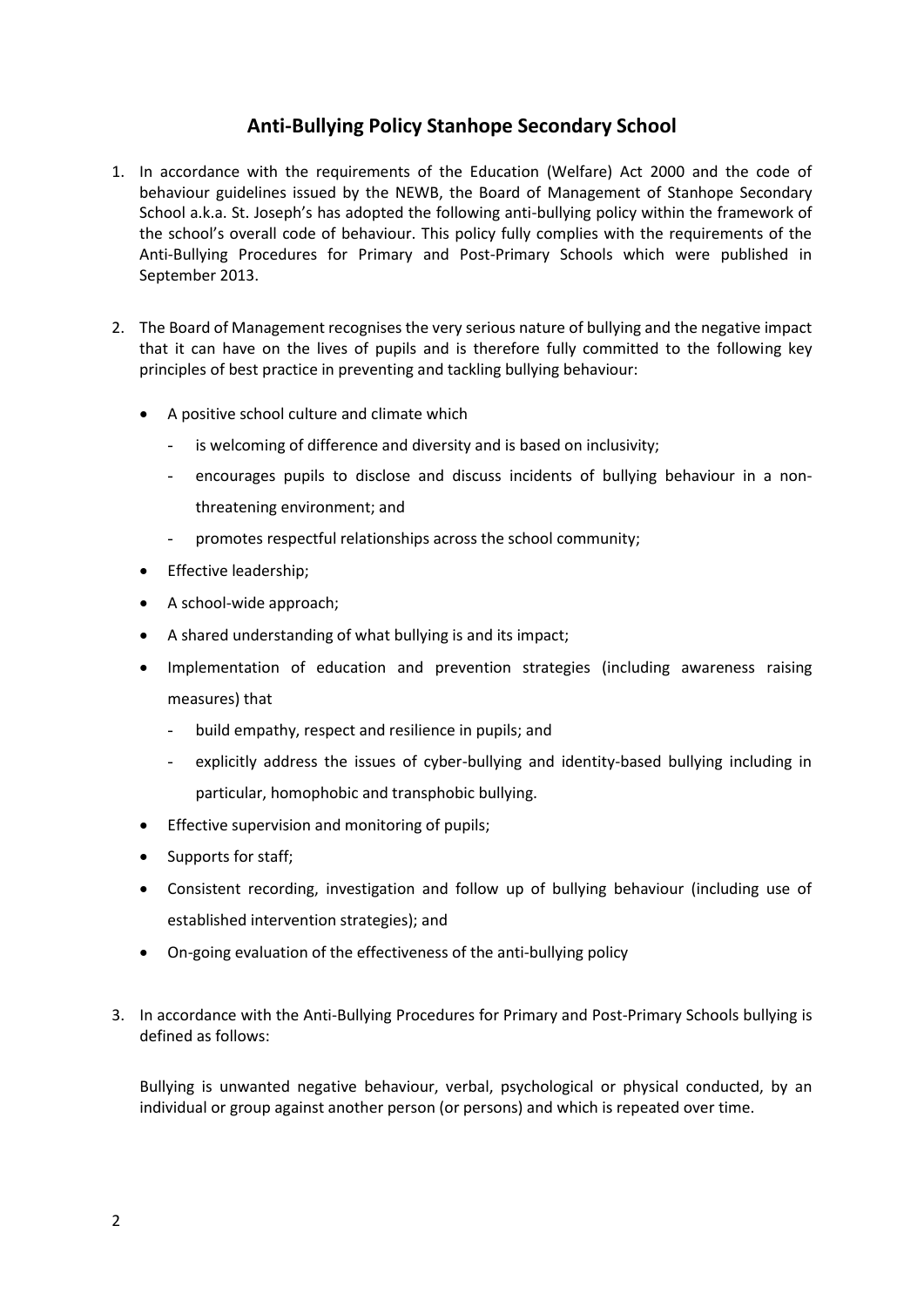The following types of bullying behaviour are included in the definition of bullying:

- deliberate exclusion, malicious gossip and other forms of relational bullying,
- cyber-bullying and
- identity-based bullying such as homophobic bullying, racist bullying, bullying based on a person's membership of the Traveller community and bullying of those with disabilities or special educational needs.

Isolated or once-off incidents of intentional negative behaviour, including a once-off offensive or hurtful text message or other private messaging, do not fall within the definition of bullying and should be dealt with, as appropriate, in accordance with the school's code of behaviour.

However, in the context of this policy, placing a once-off offensive or hurtful public message, image or statement on a social network site or other public forum where that message, image or statement can be viewed and/or repeated by other people will be regarded as bullying behaviour.

Negative behaviour that does not meet this definition of bullying will be dealt with in accordance with the school's code of behaviour.

#### DEFINITION AND TYPES OF BULLYING

#### **Definition of bullying**

In the context of this policy, bullying is defined as unwanted negative behaviour, verbal, psychological or physical conducted by an individual or group against another person (or persons) and which is repeated over time.

The following types of bullying behaviour are included in this non-exhaustive definition:

- (i) deliberate exclusion, malicious gossip and other forms of relational bullying;
- (ii) cyber-bullying; and

(iii) identity-based bullying such as homophobic bullying, racist bullying, bullying based on a person's membership of the Traveller community and bullying of those with disabilities or special educational needs.

In addition, in the context of this policy placing a once-off offensive or hurtful public message, image or statement on a social network site or other public forum where that message, image or statement can be viewed and/or repeated by other people will be regarded as bullying behaviour.

Isolated or once-off incidents of intentional negative behaviour including a once-off offensive or hurtful text message or other private messaging do not fall within this definition of bullying and should be dealt with, as appropriate, in accordance with the school's code of behaviour. A single incident can have a serious effect on a pupil and may also constitute harassment which is legally prohibited in schools under equality legislation. Harassment is any form of unwanted conduct related to any of the nine discriminatory grounds (gender including transgender, civil status, family status, sexual orientation, religion, age, disability, race and membership of the Traveller community).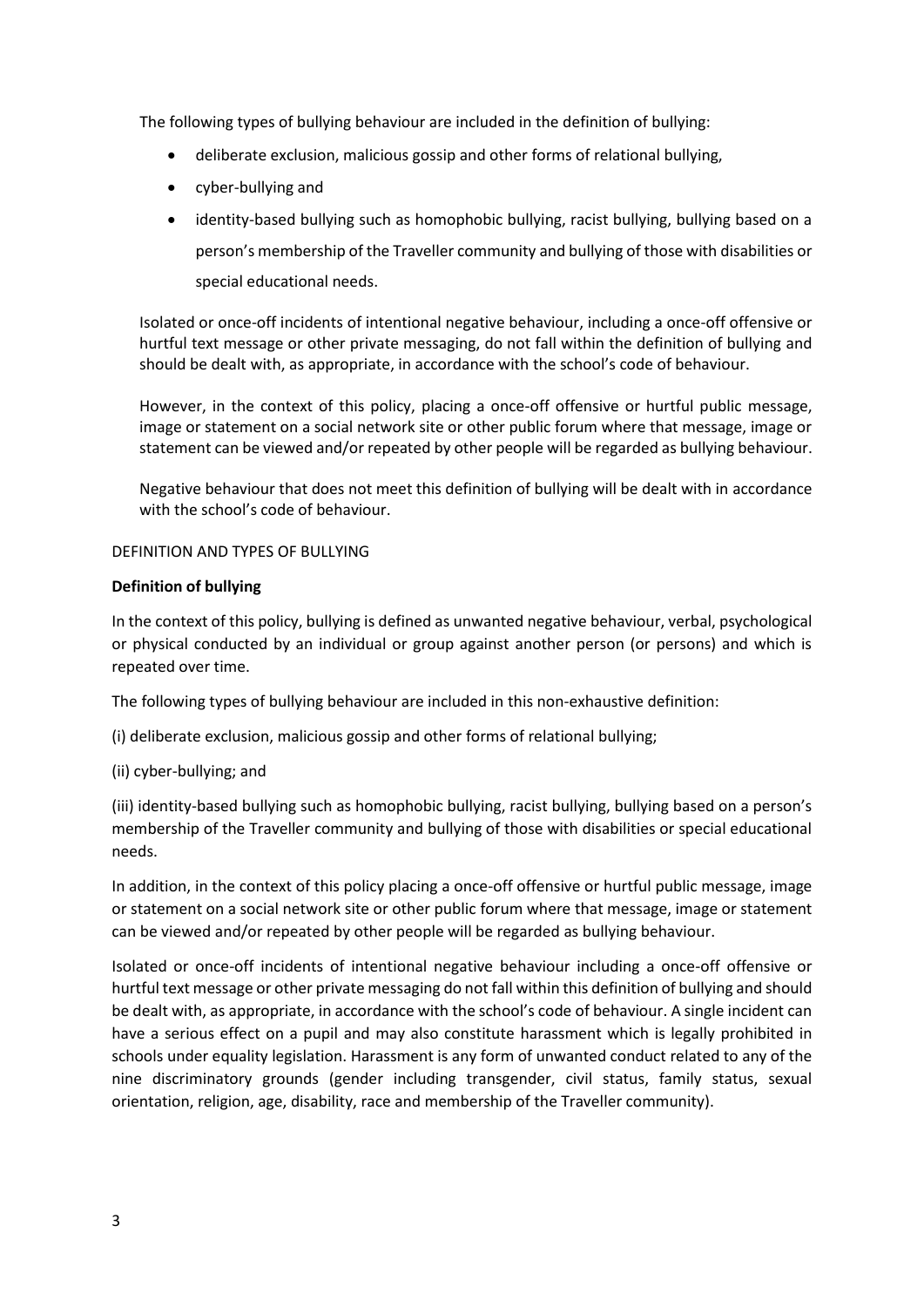#### **Types of bullying**

The following are some of the types of bullying behaviour that can occur amongst pupils:

- *Physical aggression*: This behaviour includes pushing, shoving, punching, kicking, poking and tripping people. It may also take the form of severe physical assault. While pupils often engage in 'mess fights', they can sometimes be used as a disguise for physical harassment or inflicting pain.
- *Intimidation*: Some bullying behaviour takes the form of intimidation: it may be based on the use of very aggressive body language with the voice being used as a weapon. Particularly upsetting can be a facial expression which conveys aggression and/or dislike.
- *Isolation/exclusion and other relational bullying*: This occurs where a certain person is deliberately isolated, excluded or ignored by some or all of the class group. This practice is usually initiated by the person engaged in bullying behaviour and can be difficult to detect. It may be accompanied by writing insulting remarks about the pupil in public places, by passing around notes about or drawings of the pupil or by whispering insults about them loud enough to be heard. Relational bullying occurs when a person's attempts to socialise and form relationships with peers are repeatedly rejected or undermined. One of the most common forms includes control: "Do this or I won't be your friend anymore" (implied or stated); a group ganging up against one person (girl or boy); non-verbal gesturing; malicious gossip; spreading rumours about a person or giving them the "silent treatment".
- *Cyber-bullying*: This type of bullying is increasingly common and is continuously evolving. It is bullying carried out through the use of information and communication technologies such as text, social network sites, e-mail, instant messaging (IM), apps, gaming sites, chat-rooms and other online technologies. Being the target of inappropriate or hurtful messages is the most common form of online bullying. As cyber-bullying uses technology to perpetrate bullying behaviour and does not require face to face contact, cyber-bullying can occur at any time (day or night). Many forms of bullying can be facilitated through cyber-bullying. For example, a target may be sent homophobic text messages or pictures may be posted with negative comments about a person's sexuality, appearance etc.
- *Name calling*: Persistent name-calling directed at the same individual(s) which hurts, insults or humiliates should be regarded as a form of bullying behaviour. Often name-calling of this type refers to physical appearance, e.g., size or clothes worn. Accent or distinctive voice characteristics may attract negative attention. Academic ability can also provoke name calling. This tends to operate at two extremes. There are those who are singled out for attention because they are perceived to be weak academically. At the other extreme there are those who, because they are perceived as high achievers, are also targeted.
- *Damage to property*: Personal property can be the focus of attention for bullying behaviour. This may result in damage to clothing, mobile phone or other devices, school books and other learning material or interference with a pupil's locker or bicycle. The contents of school bags and pencil cases may be scattered on the floor. Items of personal property may be defaced, broken, stolen or hidden.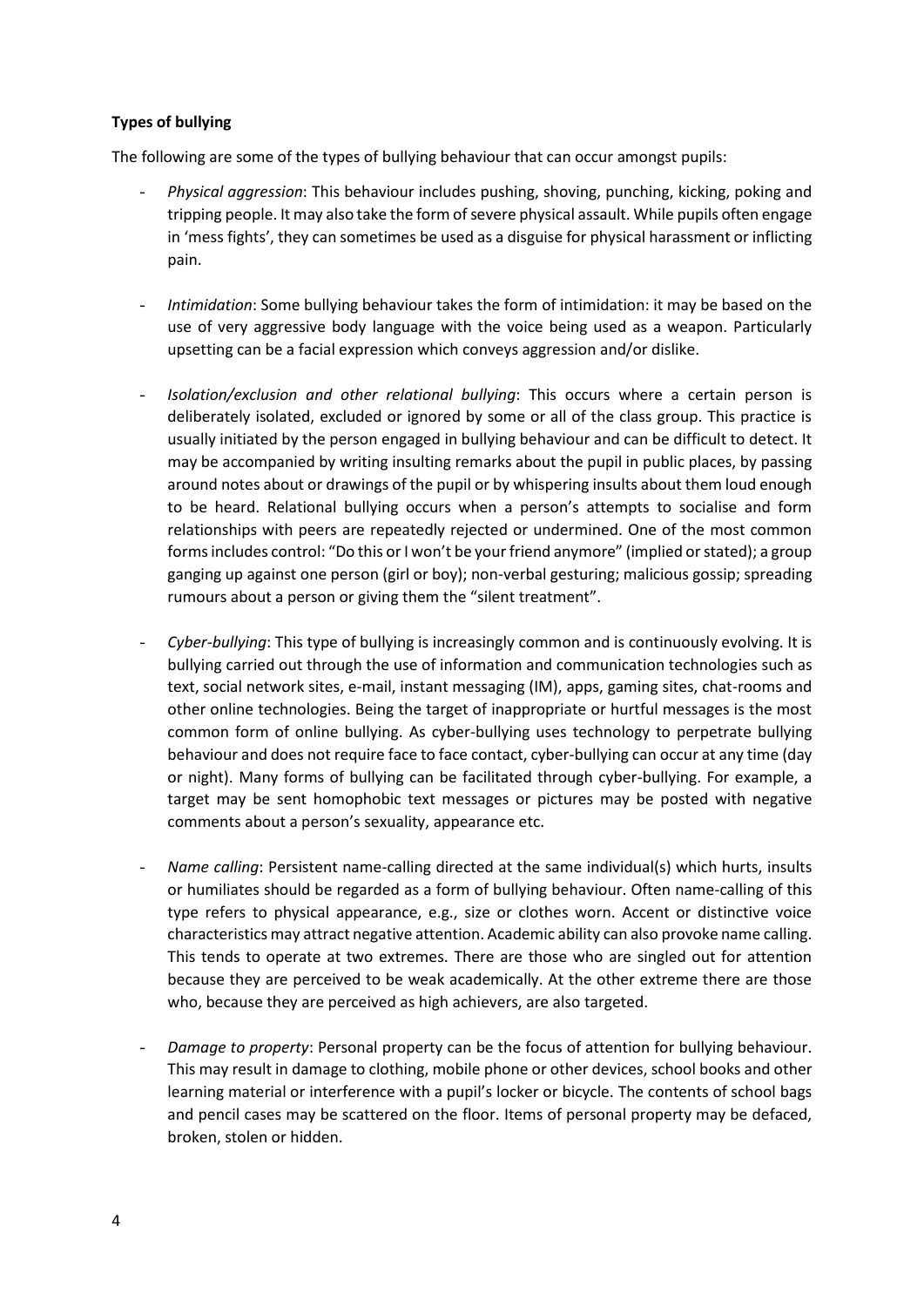- *Extortion*: Demands for money may be made, often accompanied by threats (sometimes carried out in the event of the targeted pupil not delivering on the demand). A pupil may also be forced into theft of property for delivery to another who is engaged in bullying behaviour.

#### IMPACT AND INDICATORS OF BULLYING BEHAVIOUR

#### **Impacts of bullying behaviour**

Pupils who are being bullied may develop feelings of insecurity, humiliation and extreme anxiety and thus may become more vulnerable. Self-confidence may be damaged with a consequent lowering of self-esteem. While they may not talk about what is happening to them, their suffering is indicated through changes in mood and behaviour. Extreme cases of bullying may result in suicide. It is, therefore, essential to be alert to changes in behaviour as early intervention can be very effective.

Pupils who witness bullying may also be affected and may suffer in similar ways to those who are bullied. For example, pupils who witness identity-based bullying and share that identity can experience anxiety and feel under threat themselves. Pupils can also feel guilt or distress at not being able to help the person being bullied.

There are also consequences for individuals who engage in bullying behaviour. Pupils who become involved in such behaviour can be at higher risk of depression. Other possible long-term consequences may include an increased risk of developing an anti-social personality, anxiety disorders, a likelihood of substance abuse and law-breaking behaviour in adulthood and decreased educational and occupational attainment.

#### **Indicators of bullying behaviour**

The following signs and symptoms may suggest that a pupil is being bullied:

(i) Anxiety about travelling to and from school e.g. requesting parents to drive or collect him/her, changing travel routes, avoiding regular times for travelling to and from school;

(ii) Unwillingness to go to school, refusal to attend, truancy;

(iii) Deterioration in educational performance, loss of concentration and loss of enthusiasm and interest in school;

(iv) Pattern of physical illnesses e.g. headaches, stomach aches;

(v) Unexplained changes either in mood or behaviour which may be particularly noticeable before returning to school after weekends or more especially after longer school holidays;

(vi) Visible signs of anxiety or distress e.g. stammering, withdrawing, nightmares, difficulty in sleeping, crying, not eating, vomiting, bedwetting;

(vii) Spontaneous out-of-character comments about either pupils or teachers;

(viii) Possessions missing or damaged;

(ix) Increased requests for money or stealing money;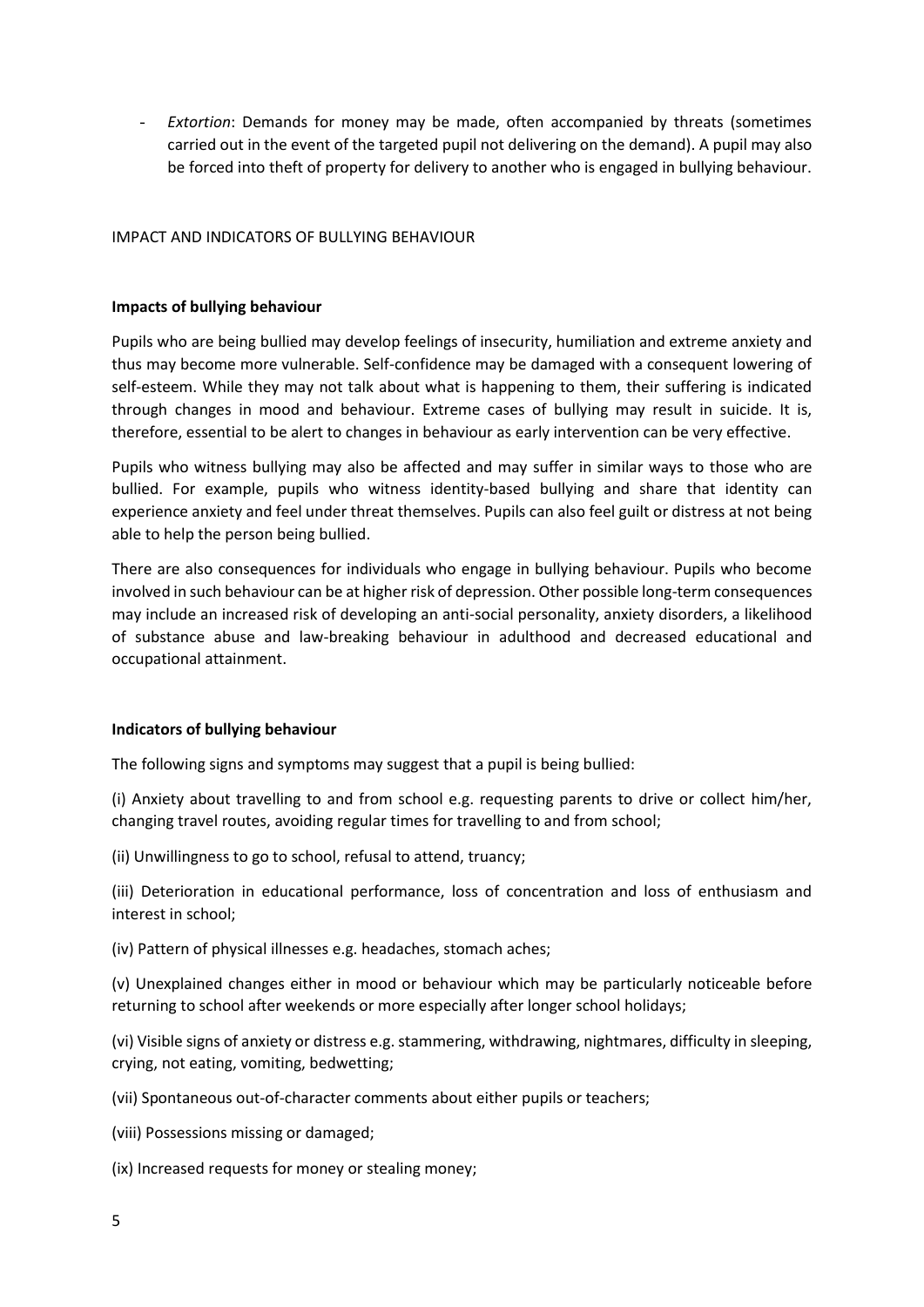- (x) Unexplained bruising or cuts or damaged clothing; and
- (xi) Reluctance and/or refusal to say what is troubling him/her.

There may be other signs depending on the individual and his/her circumstances. The above signs do not necessarily mean that a pupil is being bullied but if repeated or occurring in combination, these signs do warrant investigation in order to establish what is affecting the pupil.

#### CHARACTERISTICS ASSOCIATED WITH BULLYING

It is important to recognise that any pupil can be bullied or can engage in bullying behaviour.

#### **The pupil who engages in bullying behaviour**

A significant proportion of bullying is not merely behavioural but is rooted in a lack of respect for diversity and in social inequalities. "Prejudice-based" or "identity-based" bullying can be a significant factor in bullying behaviour.

Pupils who engage in bullying behaviour tend to display aggressive attitudes combined with a low level of self-discipline. They may lack any sense of remorse convincing themselves that the other person deserves the treatment they are receiving.

Pupils who engage in bullying behaviour can be attention seeking: setting out to impress bystanders and responding to the reaction their behaviour provokes. They can lack the ability to empathise. They can appear unaware or indifferent to the other person's feelings. It is of note that pupils who exhibit bullying behaviour often suffer from a lack of confidence and have low self-esteem.

However, it must also be recognised that pupils who engage in bullying behaviour do not always intend to bully or may not recognise the potential negative impact of their words and actions on others.

It is not uncommon to find that pupils who engage in bullying behaviour may also have been bullied themselves.

#### **The pupil who is bullied**

Any pupil through no fault of their own may be a target of bullying. It is common in the course of normal interaction for pupils to tease or taunt each other. However, at a certain point, teasing and taunting may become forms of bullying behaviour. As pupils can be particularly quick to notice differences in others, pupils who are perceived as different in some way can be more prone to encounter such behaviour. However, the pupils who are most at risk of being bullied are those who react in a vulnerable and distressed manner. The seriousness and duration of the bullying behaviour can be related to the pupil's continuing response to the verbal, physical or psychological aggression.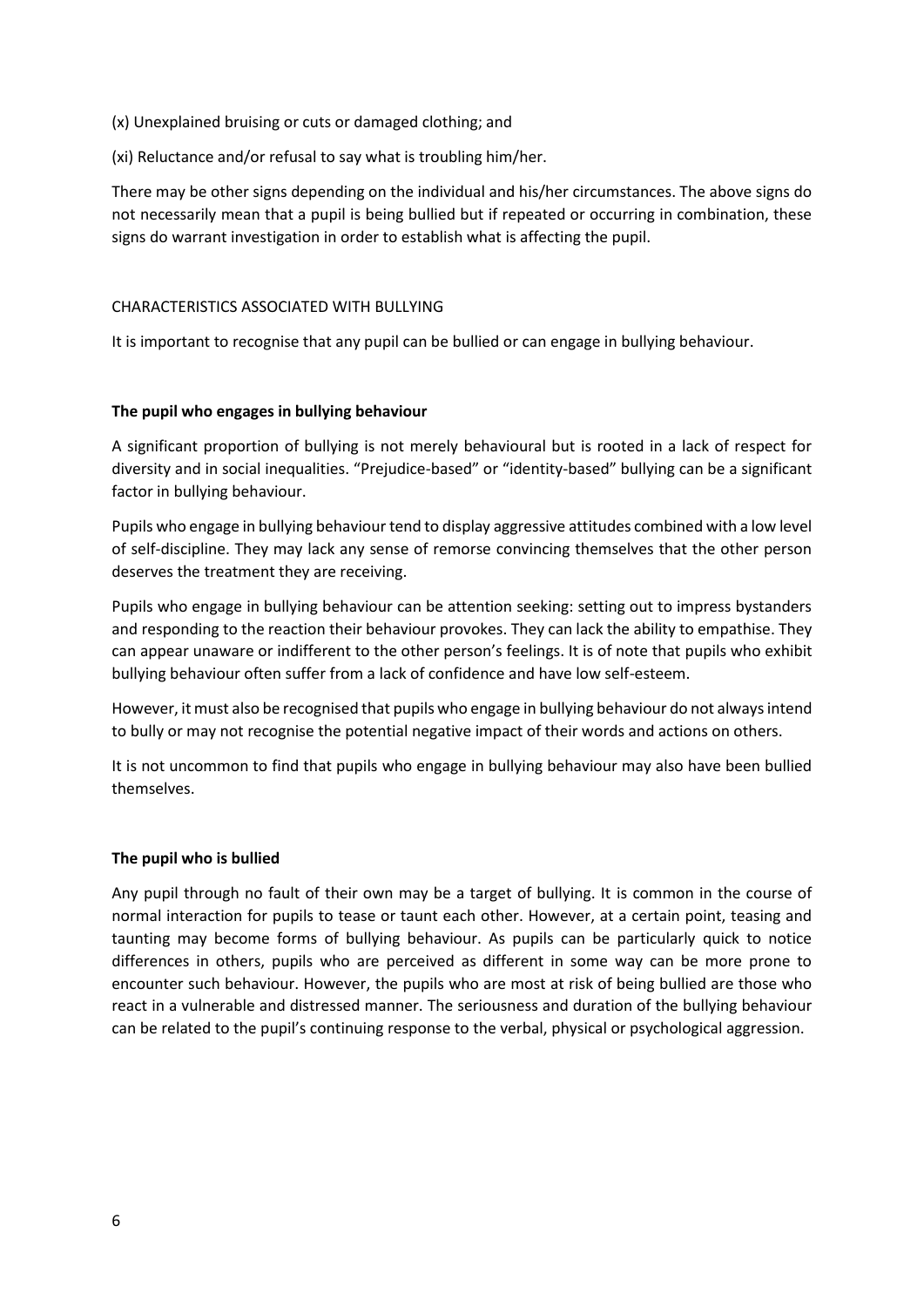**Pupils who are bullied often experience difficulties in speaking up about bullying. The difficulties include:**

- (i) Fear of reprisals;
- (ii) Concerns about being perceived as a "tell-tale'' for reporting bullying;
- (iii) Concerns about "getting into trouble" with the principal or teacher for reporting bullying;
- (iv) Not having evidence to back up a bullying allegation;
- (v) Not knowing how the matter will be dealt with by the school; and
- (vi) Not feeling fully confident of being believed.

#### **More vulnerable pupils**

While bullying can happen to any pupil, it is known that some may be more vulnerable to or at risk of experiencing bullying. Such vulnerable groups include pupils with disabilities or special educational needs, those from ethnic minority and migrant groups, pupils from the Traveller community, lesbian, gay, bisexual or transgender (LGBT) pupils and those perceived to be LGBT and pupils of minority religious faiths.

There can be an increased vulnerability to bullying amongst pupils with special educational needs and particularly those who do not understand social cues and/or have difficulty communicating. Some pupils with complex needs may lack understanding of social situations and therefore trust everyone implicitly. Such pupils may be more vulnerable because they do not have the same social skills or capacity as others to recognise and defend themselves against bullying behaviour. Research suggests that children with disabilities and with special educational needs (SEN) are more likely to be bullied than others. Bullying can also have a more severe impact on such children. For example, some studies which compare the impact of bullying on children with and without certain disabilities, such as a speech and language difficulty, show that bullying has a greater impact on self-esteem for those with a disability.

Homophobic and transphobic bullying (bullying targeted at those who are or who are perceived to be LGBT) has also been found to be prevalent with evidence that such pupils have particular difficulty in speaking up or reporting the bullying behaviour.

#### **Where does bullying happen?**

Bullying can happen anywhere at any time but there are certain times and places which particularly facilitate bullying.

*Cyber-bullying:* Access to technology means that cyber-bullying can happen around the clock and the pupil's home may not even be a safe haven from such bullying. Pupils are increasingly communicating in ways that are often unknown to adults and free from supervision. The nature of these technologies means digital content can be shared and seen by a very wide audience almost instantly and is almost impossible to delete permanently. While cyber bullying often takes place at home and at night, the impact can also be felt in school.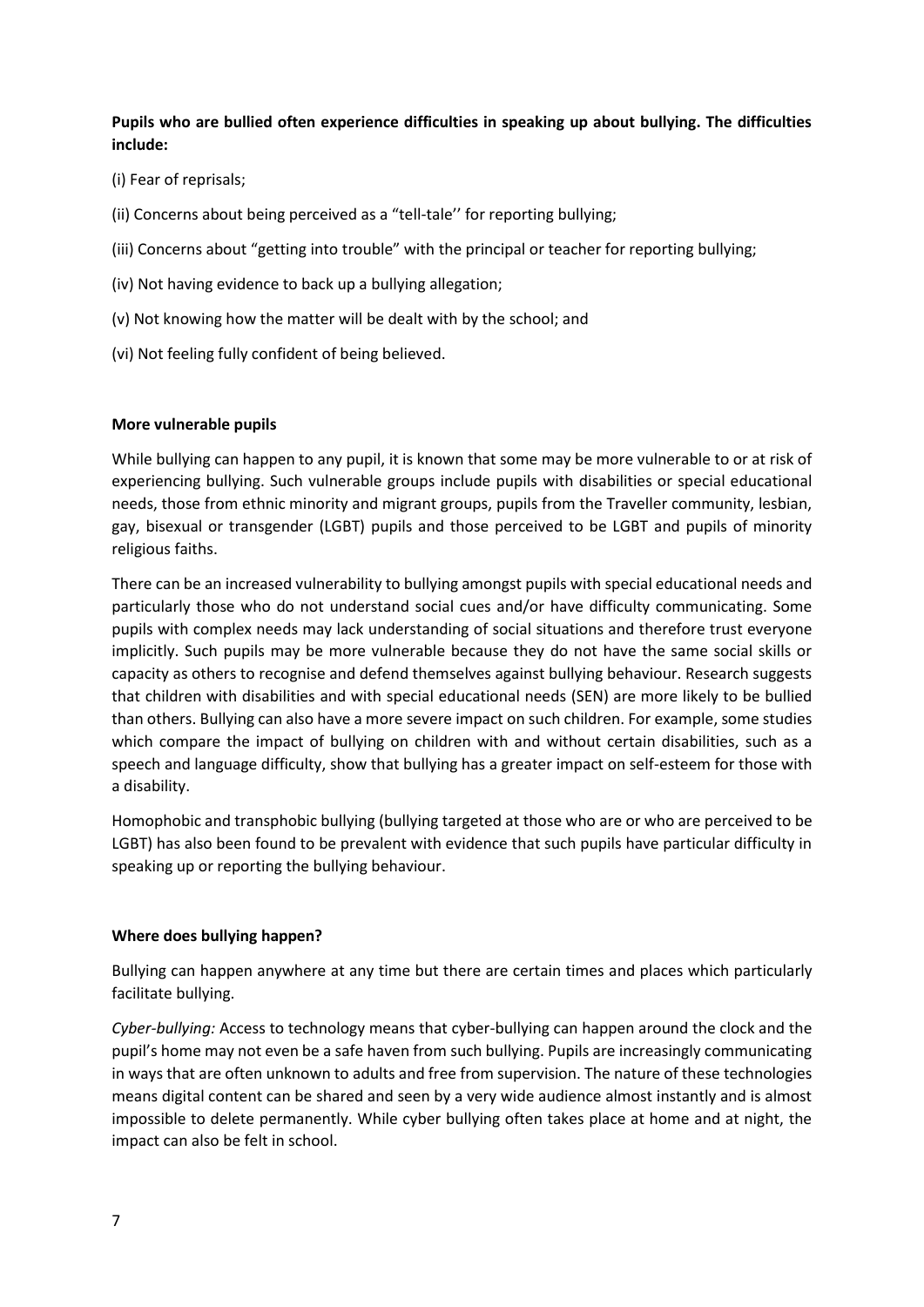*Areas of unstructured activity:* Bullying in schools frequently takes place in the playground/schoolyard. School grounds with hidden or obscured parts may provide an environment conducive to bullying. Many common playground/schoolyard games present opportunities for bullying because of their physical nature. It is relatively easy to single out and bully another pupil. The noise level masks much of what is going on. The playground/schoolyard provides the opportunity for older pupils to pick on younger pupils. It can also be the setting for bullying by groups. Continuing provocation may eventually lead to a physical fight and ironically in some cases the person being bullied may appear to be the aggressor because he/she finally gives vent to his/her frustration.

*Outside of the classroom:* Toilets, corridors, cloakrooms, locker areas, changing rooms, showers, the gym and assembly hall may be the scene of verbal, psychological and physical bullying. The behaviour of pupils in those areas needs careful monitoring.

*Bullying in the classroom:* Bullying may also take place in class. It may occur subtly through glances, looks and sniggers but may take the more overt form of physical intimidation. It may also be exacerbated if a classroom atmosphere prevails whereby pupils are allowed to make derogatory comments about their classmates or other teachers. However, teachers need to be alert to the underlying reasons for such comments in case pupils are trying to disclose something which is disturbing them and thus needs further investigation. Bullying may also occur between class periods irrespective of whether the class or the teacher moves.

*Coming to and from school:* The area immediately outside the school, the local shops and local neighbourhood are often the scenes of bullying. Bullying can also take place at the bus-stop or on the journey to and from school whether the individuals are walking, cycling or on school buses.

- 4. The relevant teachers for investigating and dealing with bullying are as follows: Initial investigation is the teacher of first contact. Should the bullying remain unresolved it may be referred to the Form Tutor, subsequently the relevant Year Head and then the Deputy Principal to resolve the issue. In serious cases the school may refer cases to Tusla and/or the Gardai as appropriate. The Principal reserves the right to refer perpetrators of bullying to the board of management for expulsion.
- 5. The education and prevention strategies (including strategies specifically aimed at cyber Bullying and identity-based bullying including in particular, homophobic and transphobic bullying) that will be used by the school are as follows:
	- The school ensures appropriate supervision and monitoring policies and practices are in place to both prevent and deal with bullying behaviour.
	- The Board of Management ensures that members of school staff have sufficient familiarity with the school's anti bullying policy to enable them to effectively and consistently apply the policy when required. Supports for staff should be appropriate to the individual's role and should enable staff to recognise bullying, implement effective strategies for preventing bullying and where appropriate, intervene effectively in bullying cases.
	- The Board of Management ensures that temporary and substitute staff have sufficient awareness of the school's code of behaviour and its anti-bullying policy.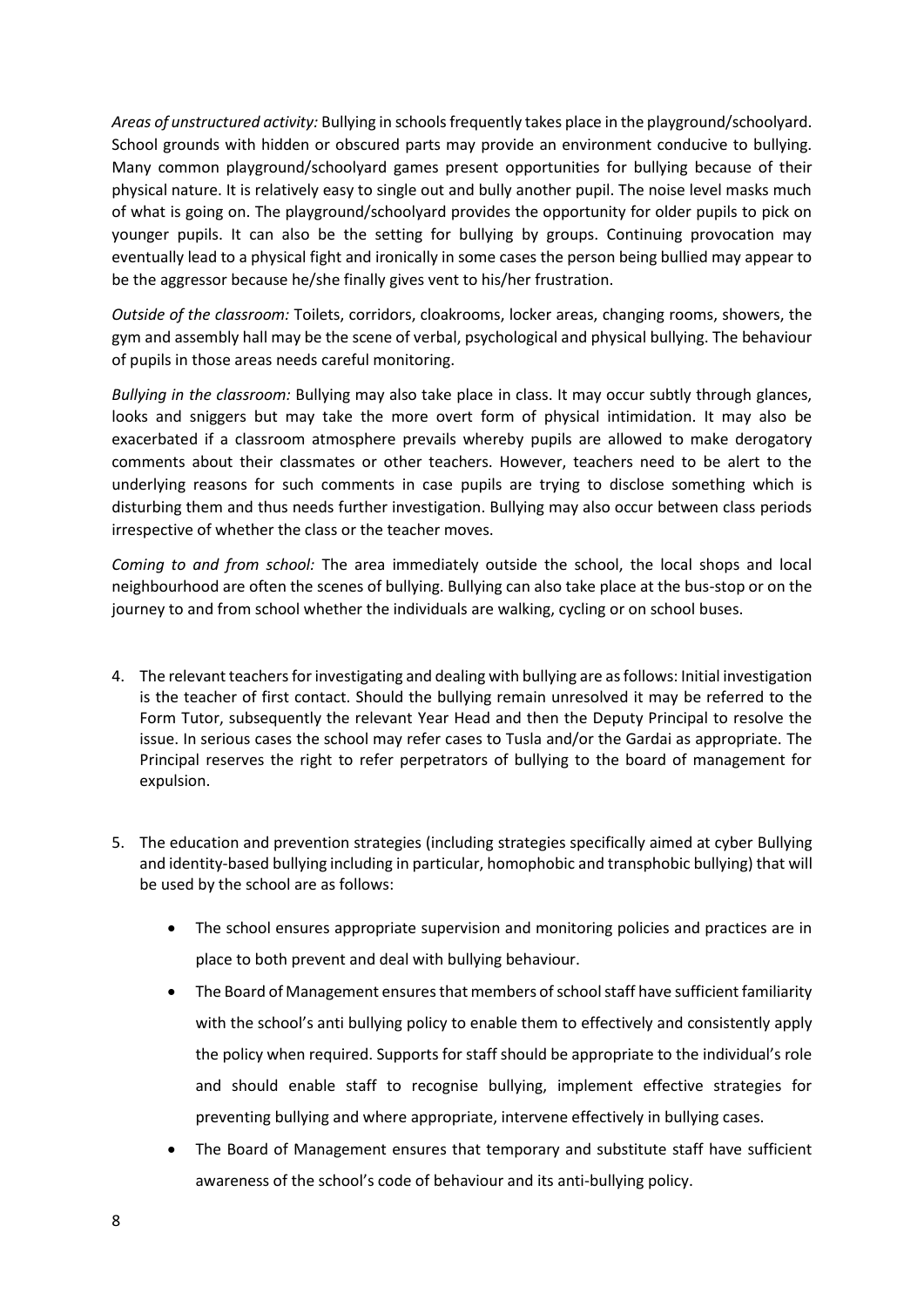- The school has an Internet usage policy.
- The school uses prevention and awareness strategies.
- The school runs the full SPHE program.
- The school runs the full JCT wellbeing program.
- The school provides opportunities for students to develop their self-worth through its curricular and extra-curricular programmes.
- The school has a counselling support service.
- The school uses restorative practice to resolve instances of bullying.
- The school runs anti-bullying workshops to create awareness and understanding of bullying, including its causes and effects.
- The school has a care team, which meet weekly to discuss issue of concern and implement supports.
- The school has a code of behaviour policy.
- The school has a dignity in the workplace policy.
- The school completes a for Child Protection Oversight Report (CPOR) for the Board of Management at each meeting.
- The Board of Management conducts an annual review of the school Anti-bullying policy.
- The school has a Behaviour for Learning Teacher.
- The school runs BFL programs.
- 6. Procedures for investigation, follow-up and recording of bullying behaviour and the established intervention strategies used by the school for dealing with cases of bullying behaviour are as follows
	- A pupil or parent may bring a bullying concern to any teacher in the school. Individual teachers take appropriate measures regarding reports of bullying behaviour in accordance with the school's anti-bullying policy.
	- Pupils who observe incidents of bullying behaviour are encouraged to discuss them with teachers.
	- The school ensures consistent investigation, follow up and recording of bullying behaviour including use of established intervention strategies e.g. restorative practice.
	- The school has consistent and clear approach to dealing with bullying when it occurs.
	- Incidents are recorded on VSWare.
	- A system of escalation is in place to resolve instances of bullying i.e. ladder of referral.